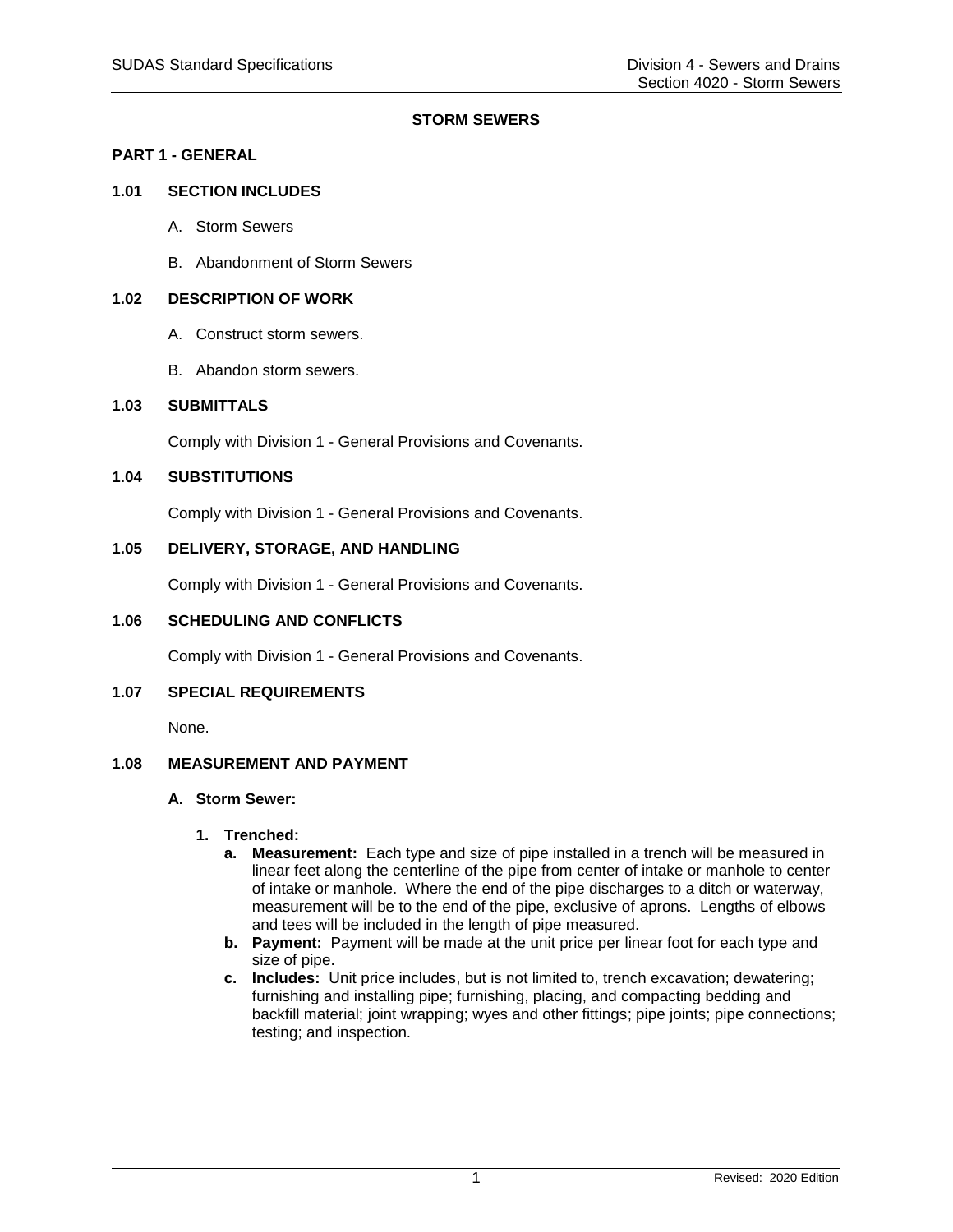# **1.08 MEASUREMENT AND PAYMENT (Continued)**

### **2. Trenchless:**

- **a. Measurement:** Each type and size of pipe installed by trenchless methods will be measured in linear feet along the centerline of the pipe.
- **b. Payment:** Payment will be made at the unit price per linear foot for each type and size of pipe.
- **c. Includes:** Unit price includes, but is not limited to, furnishing and installing pipe; trenchless installation materials and equipment; pit excavation; dewatering; placing and compacting backfill material; pipe connections; testing; and inspection.

### **B. Storm Sewer with Casing Pipe:**

### **1. Trenched:**

- **a. Measurement:** Each type and size of pipe installed with a casing pipe in a trench will be measured in linear feet along the centerline of the casing pipe from end of casing to end of casing.
- **b. Payment:** Payment will be made at the unit price per linear foot for each type and size of pipe.
- **c. Includes:** Unit price includes, but is not limited to, furnishing and installing both carrier pipe and casing pipe; trench excavation; dewatering; furnishing, placing, and compacting bedding and backfill material; furnishing and installing annular space fill material; casing spacers; pipe connections; testing; and inspection.

### **2. Trenchless:**

- **a. Measurement:** Each type and size of pipe installed by trenchless methods with a casing pipe will be measured in linear feet along the centerline of the casing pipe from end of casing to end of casing.
- **b. Payment:** Payment will be made at the unit price per linear foot for each type and size of carrier pipe.
- **c. Includes:** Unit price includes, but is not limited to, furnishing and installing both carrier pipe and casing pipe; trenchless installation materials and equipment; pit excavation; dewatering; placing and compacting backfill material; casing spacers; furnishing and installing annular space fill material; pipe connections; testing; and inspection.

### **C. Linear Trench Drain:**

- **1. Measurement:** Measurement will be in linear feet from end to end.
- **2. Paymen**t**:** Payment will be at the unit price per linear feet of linear trench drain installed.
- **3. Includes:** Price includes, but is not limited to, furnishing and installing the linear trench drain including all appurtenances; furnishing and placement of PCC transition; furnishing, excavation, and backfill of discharge pipe; connection to manhole or intake, if required; installation of apron, if required.

# **D. Removal of Storm Sewer:**

- **1. Measurement:** Each type and size of pipe removed will be measured in linear feet from end to end.
- **2. Payment:** Payment will be made at the unit price per linear foot for each type and size of pipe removed.
- **3. Includes:** Unit price includes, but is not limited to, removal, disposal, and capping (if specified) of pipe; and furnishing, placing, and compacting backfill material.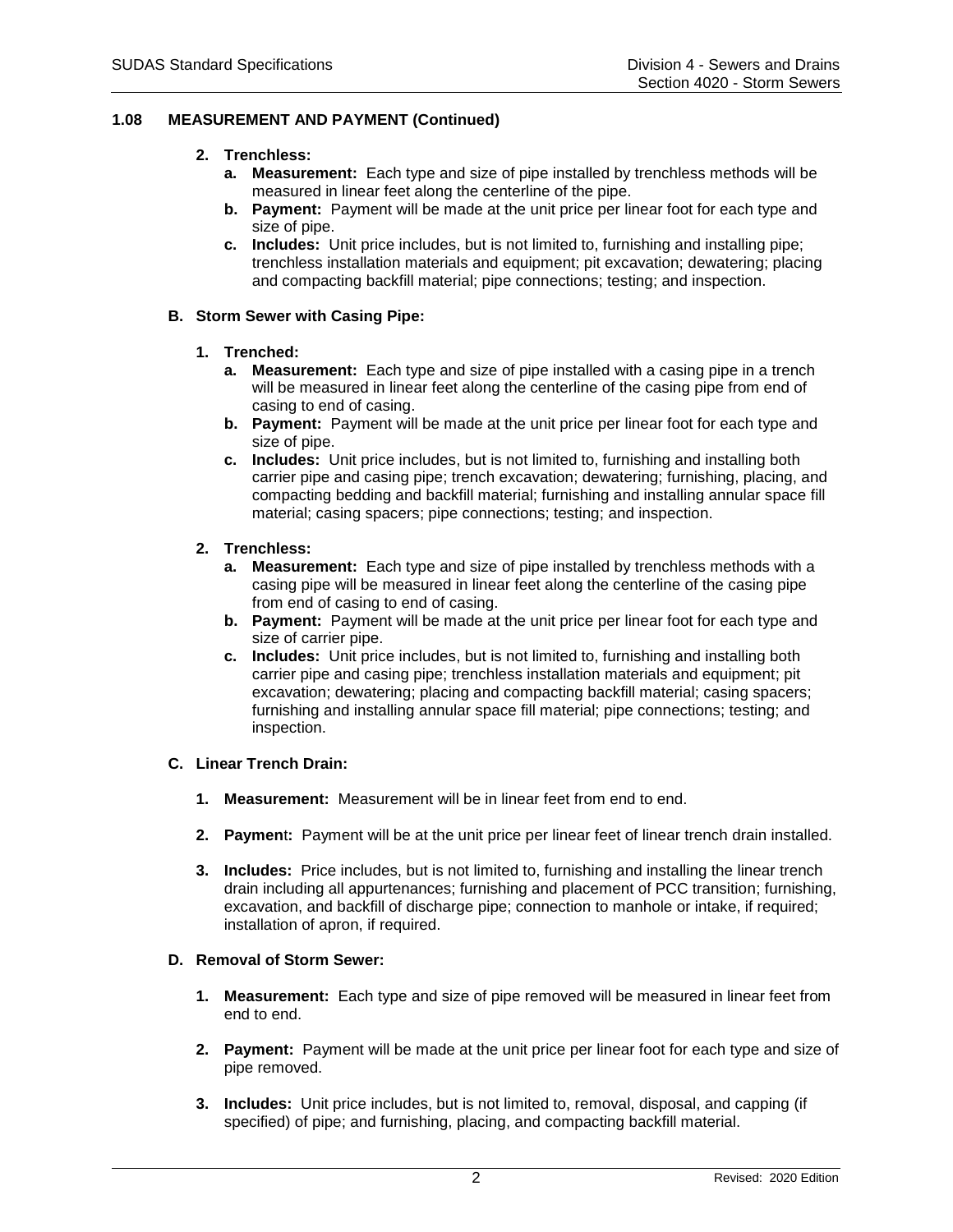### **1.08 MEASUREMENT AND PAYMENT (Continued)**

- **E. Connection to Existing Manhole or Intake:** Comply with [Section 6010, 1.08, G.](https://intrans.iastate.edu/app/uploads/sites/15/2020/02/6010.pdf#page=3)
- **F. Storm Sewer Abandonment, Plug:**
	- **1. Measurement:** Each plug will be counted.
	- **2. Payment:** Payment will be made at the unit price for each plug installed.
	- **3. Includes:** Unit price includes, but is not limited to, trench excavation (if necessary), cutting pipe (if required), furnishing and placing plug materials, and placing and compacting backfill material.

#### **G. Storm Sewer Abandonment, Fill and Plug:**

- **1. Measurement:** Each size of storm sewer to be abandoned by filling and plugging will be measured in linear feet.
- **2. Payment:** Payment will be at the unit price per linear foot for each size of pipe filled and plugged.
- **3. Includes:** Unit price includes but is not limited to, trench excavation (if necessary), cutting pipe (if required), furnishing and placing pipe fill material, furnishing and placing plug materials, and placing and compacting backfill material.
- **H. Aprons:** Comply with [Section 4030](https://intrans.iastate.edu/app/uploads/sites/15/2020/02/4030.pdf) for pipe aprons, apron footings, and apron guards.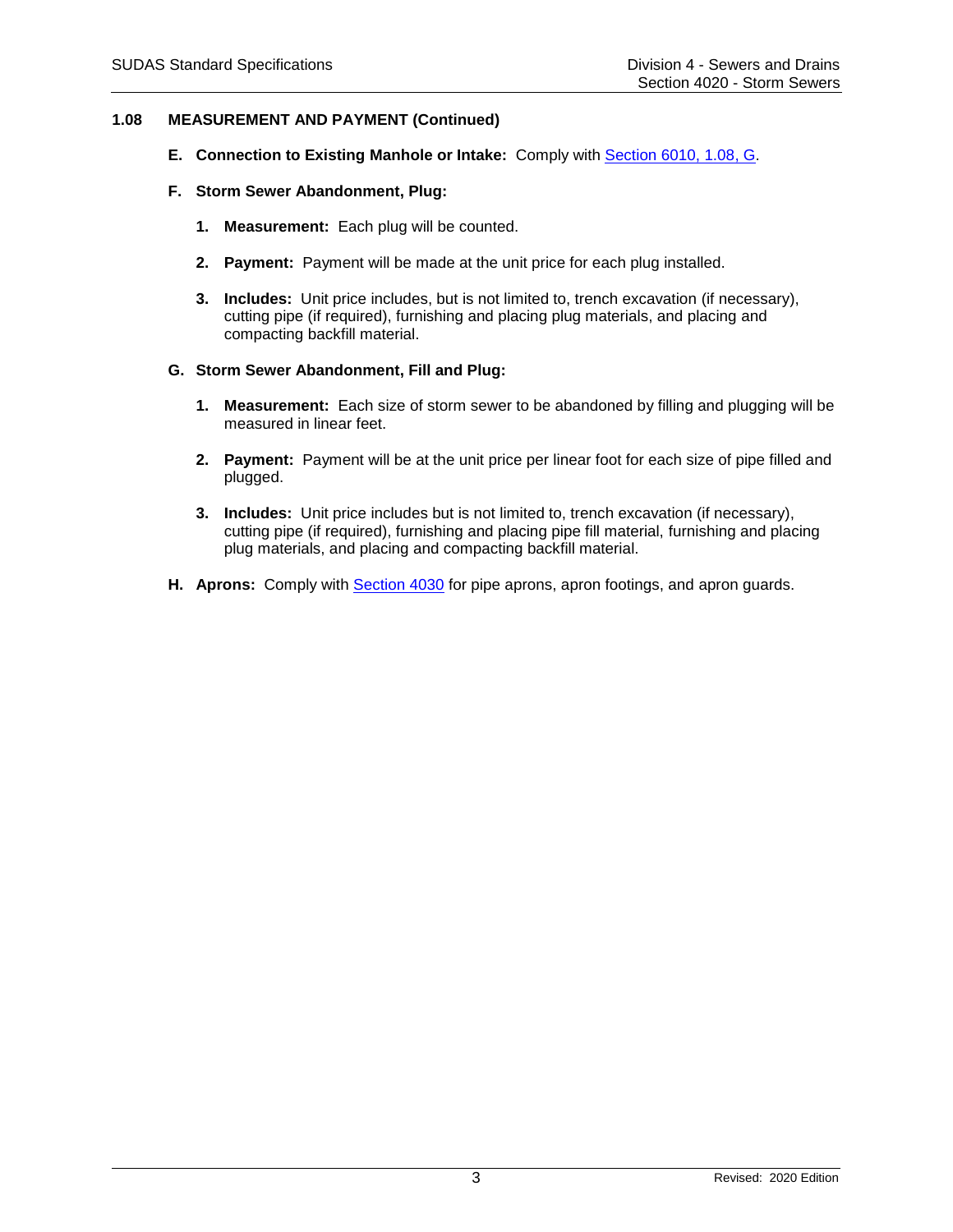# **PART 2 - PRODUCTS**

### **2.01 STORM SEWERS**

### **A. Reinforced Concrete Pipe (RCP):**

- 1. Comply with ASTM C 76.
- 2. Minimum Class III, Wall B (Iowa DOT Class 2000D).
- 3. Use tongue and groove joints wrapped with engineering fabric, unless a rubber O-ring or profile gasket complying with ASTM C 443 is specified.

### **B. Reinforced Concrete Arch Pipe (RCAP):**

- 1. Comply with ASTM C 506.
- 2. Minimum Class A-III (Iowa DOT Class 2000D).
- 3. Use tongue and groove joints wrapped with engineering fabric, unless a rubber O-ring or profile gasket complying with ASTM C 443 is specified.

### **C. Reinforced Concrete Elliptical Pipe (RCEP):**

- 1. Comply with ASTM C 507.
- 2. Minimum Class HE III (Iowa DOT Class 2000D) or Class VE III (Iowa DOT Class 2000D).
- 3. Use tongue and groove joints wrapped with engineering fabric, unless a rubber O-ring or profile gasket complying with ASTM C 443 is specified.

#### **D. Reinforced Concrete Low Head Pressure Pipe (RCPP):**

- 1. Comply with ASTM C 361; minimum Class C 25.
- 2. Use tongue and groove joints. Comply with ASTM C 361 for rubber O-rings or profile gaskets.

### **E. Polyvinyl Chloride Pipe (PVC):**

- 1. Use pipe complying with the following:
	- a. Types of PVC pipes:
		- 1) Corrugated exterior, smooth interior, ASTM F 949.
		- 2) Solid wall, ASTM D 3034 or ASTM F 679.
		- 3) Closed profile, ASTM F 1803.
		- 4) Composite, ASTM D 2680.
	- b. PVC plastic meeting ASTM D 1784, Cell Classification 12454.
	- c. Minimum pipe stiffness of 46 psi.
	- d. Integral bell and spigot joints with elastomeric seals according to ASTM D 3212 and ASTM F 477.
- 2. Use of this pipe material requires specific approval by the Engineer.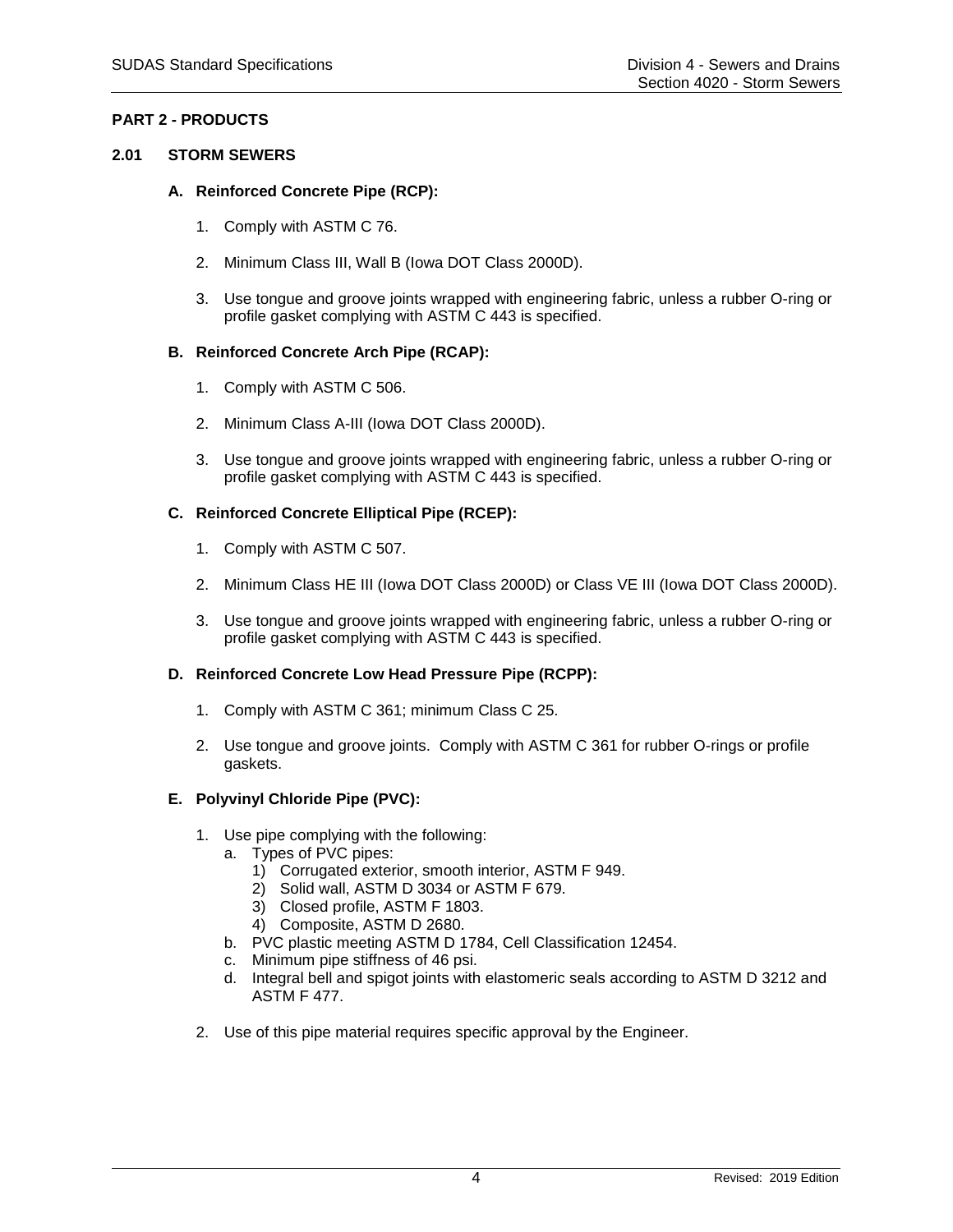# **2.01 STORM SEWERS (Continued)**

### **F. High Density Polyethylene Pipe (HDPE):**

- 1. Use pipe complying with the following:
	- a. AASHTO M 294, Type S corrugated exterior and smooth interior.
	- b. Minimum pipe stiffness at 5% deflection according to ASTM D 2412.
	- c. Integral bell and spigot joints with elastomeric seals complying with ASTM F 477.
	- d. Maximum 5% deflection of the average inside diameter by testing after installation according to [Section 4060, 3.05.](https://intrans.iastate.edu/app/uploads/sites/15/2020/02/4060.pdf#page=7)
- 2. Use of this pipe material requires specific approval by the Engineer.

### **G. Corrugated Metal Pipe (CMP):**

- 1. Use pipe complying with the following:
	- a. AASHTO M 36, Type I.
	- b. Zinc coating complying with AASHTO M 218.
	- c. Corrugated steel circular section with annular or helical corrugations.
	- d. Gage of pipe according to [Iowa DOT Standard Road Plan DR-104](https://iowadot.gov/design/SRP/IndividualStandards/dr104.pdf) or as specified in the contract documents.
	- e. Coupling bands with annular or helical corrugations to match pipe ends.
- 2. Use of this pipe material requires specific approval by the Engineer.

### **H. Spiral Rib Pipe:**

- 1. Use pipe complying with the following:
	- a. ASTM A 760 Type 1R.
	- b. Corrugation profile of 3/4 inch by 3/4 inch by 7 1/2 inches.
	- c. Type 2 aluminized steel complying with ASTM A 929.
	- d. Minimum thickness of 0.064 inch. Use gage of pipe according to manufacturer's requirements.
	- e. Coupling bands complying with manufacturer's recommendations.
- 2. Use of this pipe material requires specific approval by the Engineer.

#### **I. Coated Corrugated Metal Pipe:**

- 1. Use in corrosive soil or effluent conditions, or where specified in the contract documents or required by the Engineer.
- 2. Comply with AASHTO M 274. Use gage of pipe according to [Iowa DOT Standard Road](https://iowadot.gov/design/SRP/IndividualStandards/dr104.pdf) Plan [DR-104](https://iowadot.gov/design/SRP/IndividualStandards/dr104.pdf) or as specified in the contract documents.
- 3. Use of this pipe material requires specific approval by the Engineer.

# **J. Corrugated Metal Arch Pipe (CMAP):**

- 1. Use pipe complying with the following:
	- a. AASHTO M 36, Type II.
	- b. Zinc coating complying with AASHTO M 218.
	- c. Corrugated steel Type I pipe reformed into a pipe-arch having an approximately flat bottom.
	- d. Coupling bands with annular corrugations or helical corrugations to match pipe ends.
	- e. Gage of pipe according to [Iowa DOT Standard Road Plan DR-104.](https://iowadot.gov/design/SRP/IndividualStandards/dr104.pdf)
- 2. Use of this pipe material requires specific approval by the Engineer.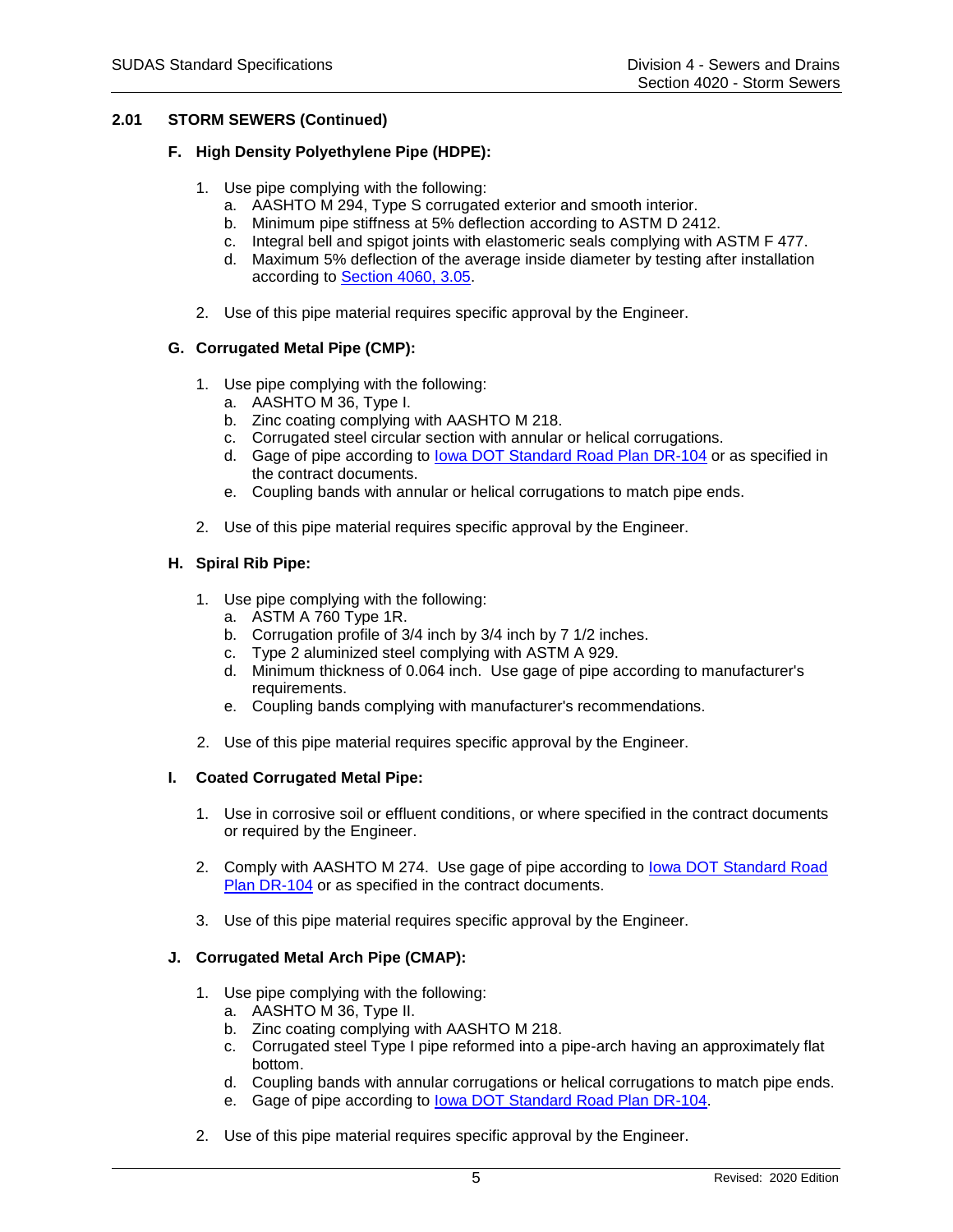# **2.01 STORM SEWERS (Continued)**

### **K. Spiral Rib Arch Pipe:**

- 1. Use pipe complying with the following:
	- a. ASTM A 760 Type IIR.
	- b. Corrugation profile of 3/4 inch by 3/4 inch by 7 1/2 inch.
	- c. Type 2 aluminized steel complying with ASTM A 929.
	- d. Minimum thickness of 0.064 inch. Use gage of pipe complying with manufacturer's requirements.
	- e. Coupling bands complying with the manufacturer's recommendations.
- 2. Use of this pipe material requires specific approval by the Engineer.

### **L. Polypropylene Pipe:**

- 1. Comply with the following for 12 inch to 30 inch pipe:
	- a. Double walled pipe meeting ASTM F 2764.
	- b. Minimum pipe stiffness per ASTM D 2412, 46 psi.
	- c. Integral bell and spigot joint complying with ASTM D 3212 and ASTM F 477.
- 2. Comply with the following for 30 inch to 60 inch pipe:
	- a. Triple walled pipe meeting ASTM F 2764.
	- b. Minimum pipe stiffness per ASTM D 2412, 46 psi.
	- c. Integral bell and spigot joint complying with ASTM D 3212 and ASTM F 477.
- 3. Use of this pipe material requires specific approval by the Engineer.
- **M. Bituminous Joint Primer:** Material intended for use in priming concrete joints. Comply with the requirements of ASTM D 41.
- **N. Engineering Fabric:** Comply with [Iowa DOT Article 4196.01.](https://www.iowadot.gov/erl/current/GS/content/4196.htm)
- **O. Non-Shrink Grout:** Comply with [Iowa DOT Materials I.M. 491.13.](https://www.iowadot.gov/erl/current/IM/content/491.13.htm)

#### **2.02 LINEAR TRENCH DRAIN**

Comply with approved manufacturer's requirements and [Iowa DOT Materials I.M. 449](https://www.iowadot.gov/erl/current/IM/content/449.htm) [\(MAPLE\)](https://maple.iowadot.gov/), as well as complying with **Figure 6010.521**. Provide certification indicating continuous trench drain meets AASHTO M 306 for 40,000 pound proof load.

#### **2.03 CASING PIPE**

Comply with [Section 3020, 2.02](https://intrans.iastate.edu/app/uploads/sites/15/2020/02/3020.pdf#page=2) for casing pipe requirements.

#### **2.04 PIPE APRONS**

Comply with the requirements of [Section 4020, 2.01](https://intrans.iastate.edu/app/uploads/sites/15/2020/02/4020.pdf#page=4) and [Section 4030, 2.01](https://intrans.iastate.edu/app/uploads/sites/15/2020/02/4030.pdf#page=3) for the pipe material of which the apron is constructed. Supply concrete pipe aprons according to [Figure 4030.222](https://intrans.iastate.edu/app/uploads/sites/15/2020/02/4030_222.pdf) and [Figure 4030.223.](https://intrans.iastate.edu/app/uploads/sites/15/2020/02/4030_223.pdf) Supply CMP pipe aprons according to [Figure 4030.225.](https://intrans.iastate.edu/app/uploads/sites/15/2020/02/4030_225.pdf)

#### **2.05 APRON FOOTINGS**

Comply with the requirements of [Section 6010](https://intrans.iastate.edu/app/uploads/sites/15/2020/02/6010.pdf) for reinforcing steel and structural concrete used in apron footings.

# **2.06 APRON GUARD**

Use smooth or deformed steel bars, ASTM A 615, Grade 40 or Grade 60, or merchant quality, in the construction of the apron guard. Hot dip galvanize the apron guard according to ASTM A 123.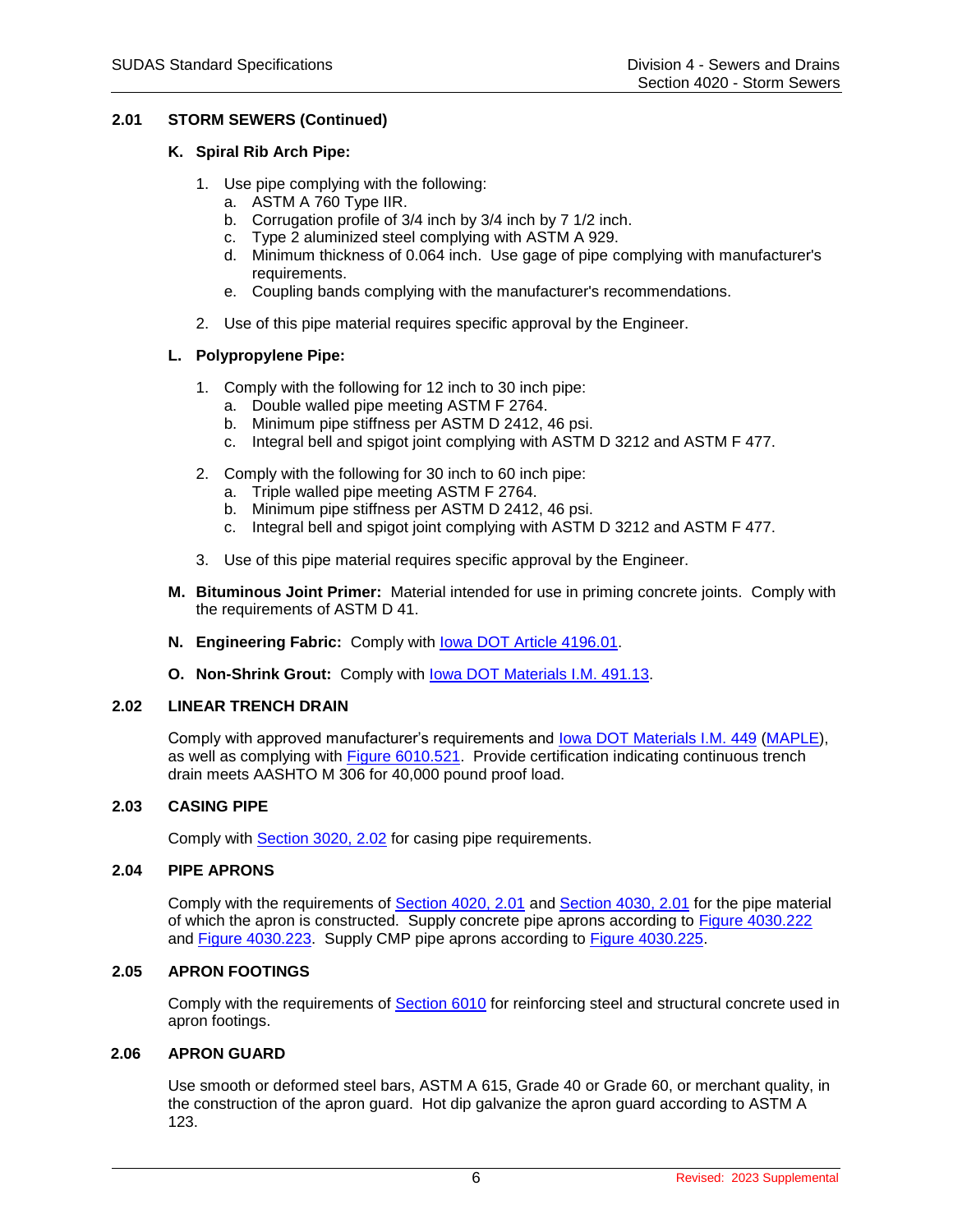### **PART 3 - EXECUTION**

#### **3.01 EXAMINATION**

- A. Verify measurements at site; make necessary field measurements to accurately determine pipe makeup lengths or closures.
- B. Examine site conditions to ensure construction operations do not pose hazards to adjacent structures or facilities.

#### **3.02 PIPE INSTALLATION**

#### **A. General:**

- 1. Clean pipe interior and joints prior to lowering into trench. Keep pipe clean during construction.
- 2. Begin at the lowest point in the line. Lay groove or bell end pointing upstream unless otherwise specified.
- 3. Place pipe with lifting holes at the top of the pipe and fill lift hole with non-shrink grout or manufactured plugs.
- 4. Assemble joints as specified by the pipe manufacturer.
- 5. Use a saw to cut ends of pipe flush with inside wall of manholes, intakes, and structures. Do not use hammer or other means to break pipe.
- 6. Provide manholes and intakes as specified in the contract documents.
- 7. Use watertight stopper, plug, or other approved means to protect the exposed upstream ends of the pipe and prevent soil sediment from entering the storm sewer system.

#### **B. Trenched:**

- 1. Excavate trench and provide pipe bedding and backfill material as specified in [Section](https://intrans.iastate.edu/app/uploads/sites/15/2020/02/3010.pdf)  [3010.](https://intrans.iastate.edu/app/uploads/sites/15/2020/02/3010.pdf)
- 2. Prepare trench bottom to design line and grade so that only minor movement of the pipe is necessary after installation.
- 3. Lay pipe to design line and grade. Set field grades to invert of pipe.
- 4. Provide uniform bearing for full pipe barrel length. Excavate bell holes as necessary for uniform support of pipe barrel on bedding material.
- 5. Do not lay pipe in water or on saturated soil or bedding, or allow water to rise in trench around pipe prior to placing backfill material.
- 6. Do not disturb installed pipe and bedding when using movable trench boxes and shields. Block or anchor pipe as necessary to prevent joint displacement.
- **C. Trenchless:** Comply with [Section 3020.](https://intrans.iastate.edu/app/uploads/sites/15/2020/02/3020.pdf)

#### **3.03 STORM SEWER INSTALLED WITHIN A CASING PIPE**

Comply with [Section 3020, 3.04](https://intrans.iastate.edu/app/uploads/sites/15/2020/02/3020.pdf#page=4) for installation of storm sewer within casing pipe.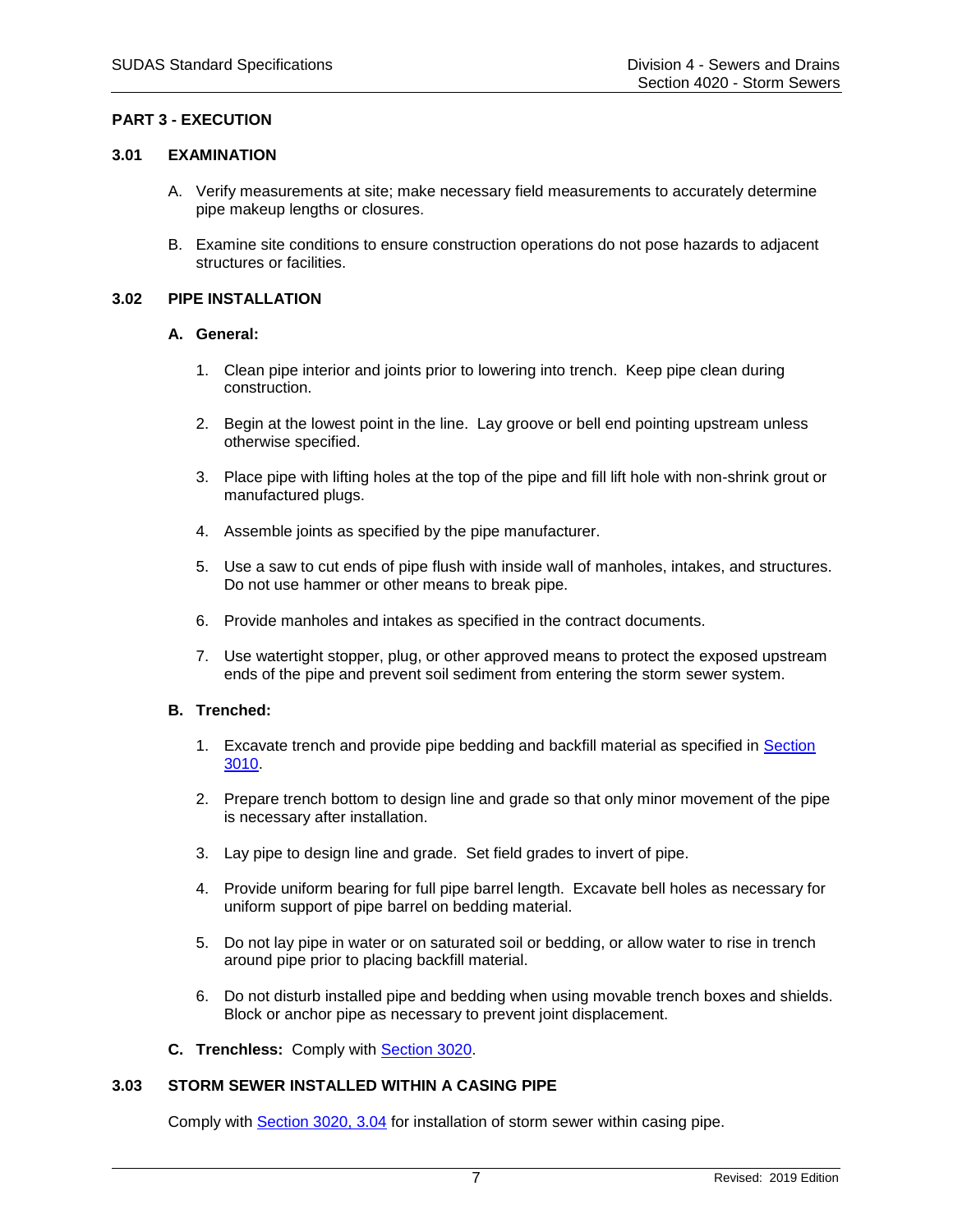#### **3.04 LINEAR TRENCH DRAIN**

- A. Install according to the manufacturer's requirements and the contract documents.
- B. Use duct tape or wood block to prevent intrusion of concrete during installation and paving.
- C. Connect to existing intake or manhole according to [Section 6010, 3.05](https://intrans.iastate.edu/app/uploads/sites/15/2020/02/6010.pdf#page=16) or discharge to an open drainageway/ditch.

#### **3.05 PIPE JOINTING**

#### **A. General:**

- 1. Clean joint surfaces to remove soil or foreign material prior to jointing pipe.
- 2. Assemble joints according to pipe manufacturer's recommendations. Use equipment that does not apply damaging forces to pipe joints.
- **B. Reinforced Concrete Pipe (RCP), Reinforced Concrete Arch Pipe (RCAP), and Reinforced Concrete Elliptical Pipe (RCEP):**
	- 1. Comply with [Figure 4020.211](https://intrans.iastate.edu/app/uploads/sites/15/2020/02/4020_211.pdf) for pipe joint wrapping. Secure engineering fabric in place to prevent displacement while placing backfill material.
	- 2. If a rubber O-ring or profile gasket is specified for RCP, coat the rubber gasket and joint with soap-based lubricant immediately prior to closing the joint.
	- 3. Place pipe such that joint openings on the outside or inside of the pipe do not exceed 1/8 inch at the bottom and 5/8 inch at the top.
- **C. Reinforced Concrete Low Head Pressure Pipe (RCPP); Polyvinyl Chloride Pipe (PVC) and Corrugated PVC Pipe; Polypropylene Pipe; and High Density Polyethylene Pipe (HDPE):** Coat gasket and joint with soap-based lubricant immediately prior to closing the joint.
- **D. Corrugated Metal Pipe (CMP) and Corrugated Metal Arch Pipe (CMAP):** Lap coupling bands to form a tightly closed joint upon installation.

#### **E. Connections between Dissimilar Pipes:**

- 1. Use manufactured adapters or couplings approved by the Engineer.
- 2. Where adapters or couplings are not available, the Engineer may authorize use of a concrete collar as shown in [Figure 4020.211.](https://intrans.iastate.edu/app/uploads/sites/15/2020/02/4020_211.pdf)

#### **3.06 APRONS**

- A. Install pipe aprons where specified in the contract documents. Use the same installation methods as used on the pipe to which the apron is being attached. Dewater area as necessary to prevent installing the apron in water or on saturated soil or bedding. Do not allow water to rise around the apron prior to backfilling the area.
- B. Install apron footings where specified in the contract documents. Construct according to [Section 6010](https://intrans.iastate.edu/app/uploads/sites/15/2020/02/6010.pdf) and the contract documents. Dewater area as necessary to prevent installing the apron footing in water or on saturated soil or bedding. Do not allow water to rise around the apron footing prior to backfilling the area.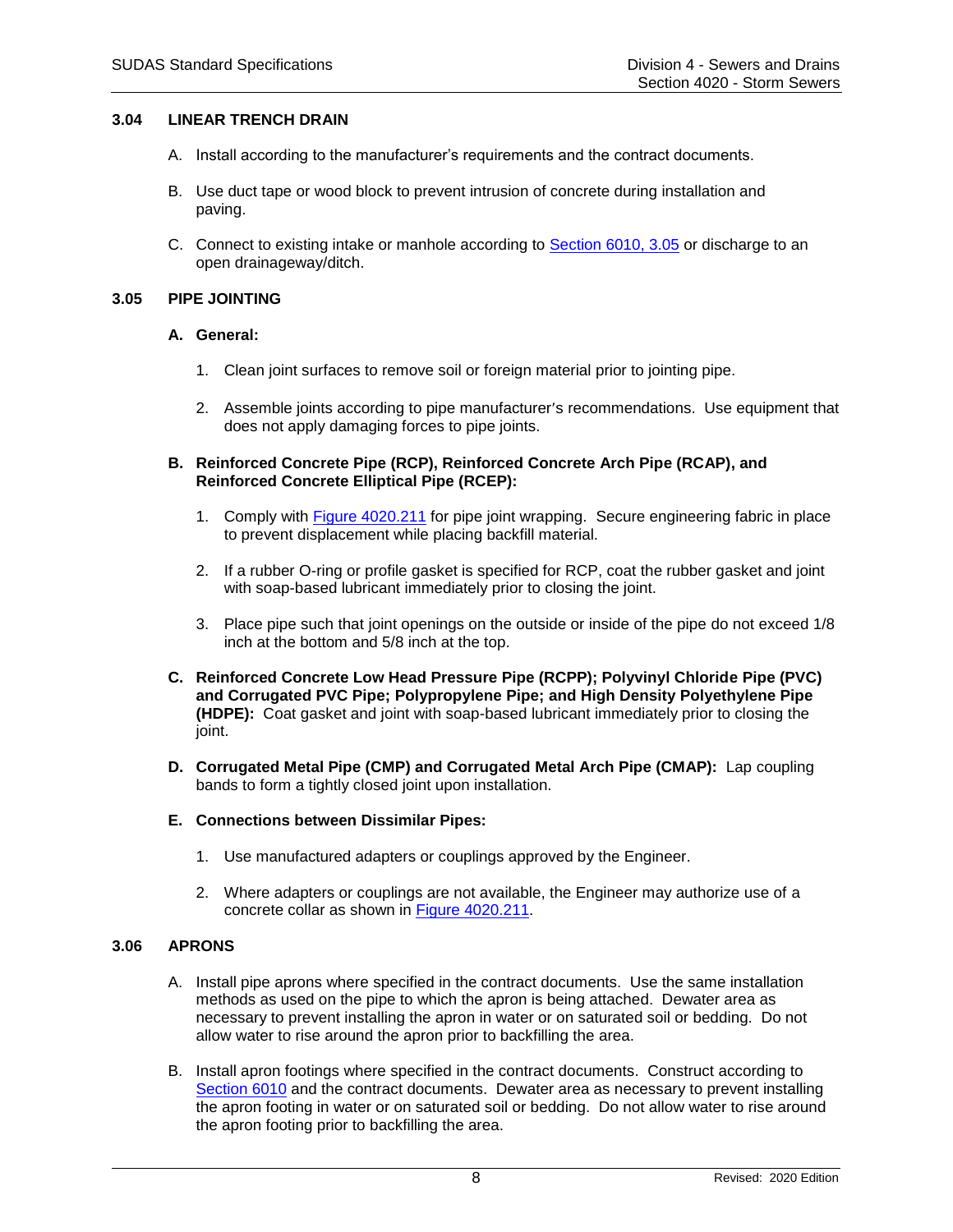#### **3.06 APRONS (Continued)**

- C. Anchor the last three concrete pipe sections and the apron together with two pipe connections per joint. Comply with [Iowa DOT Standard Road Plan DR-121.](https://www.iowadot.gov/erl/current/RS/content_eng/dr121.pdf)
- D. Attach corrugated metal aprons to the pipe with a manufacturer's approved bolt, weld, or clamp to fasten directly to the pipe.
- E. Install apron guard where specified in the contract documents. Construct according to [Figure](https://intrans.iastate.edu/app/uploads/sites/15/2020/02/4030_224.pdf)  [4030.224](https://intrans.iastate.edu/app/uploads/sites/15/2020/02/4030_224.pdf) or [4030.225.](https://intrans.iastate.edu/app/uploads/sites/15/2020/02/4030_225.pdf) Repair any damage to the galvanized coating that occurs due to storage, handling, or installation.

#### **3.07 TOLERANCES**

The following tolerances apply to utilities installed by open trench construction. For trenchless construction, comply with [Section 3020.](https://intrans.iastate.edu/app/uploads/sites/15/2020/02/3020.pdf)

- A. Do not allow horizontal and vertical alignment to vary from design line and grade at any structure by more than 1% of the inside diameter of the pipe or 1/4 inch, whichever is larger.
- B. Do not allow the horizontal alignment of the pipe to vary from design line at any point along the pipe by more than 1% of the inside diameter of the pipe.
- C. Low spots holding water exceeding the following depths for each pipe size will be considered unacceptable and must be removed and reinstalled to proper grade.

| <b>Pipe Diameter</b> | <b>Maximum Low Spot Depth</b> |
|----------------------|-------------------------------|
| "א                   | 1/2"                          |
| 1በ"                  | 1/2"                          |
| 12"                  | 3/4"                          |
| 15"                  | 3/4"                          |
| 18" and Larger       | 5% of Pipe Diameter*          |

\* Measured to the nearest 1/2"

#### **3.08 CONFLICTS**

- **A. Horizontal Separation of Gravity Storm Sewers from Water Mains:** Separate storm sewers and water mains by at least 10 feet measured edge to edge unless it is impossible to do so. When not possible to maintain a 10 feet horizontal separation, maintain a minimum separation of 3 feet and utilize one of the following within 10 feet measured edge to edge:
	- 1. Construct the water main of ductile iron pipe with gaskets impermeable to hydrocarbons.
	- 2. Enclose the water main in a watertight casing pipe with evenly spaced annular gap and watertight end seals.
	- 3. Construct storm sewer pipe of water main materials.
	- 4. Construct storm sewers of reinforced concrete pipe with gaskets manufactured according to ASTM C 443.
- **B. Separation of Storm Sewer Force Mains from Water Mains:** Separate storm sewer force mains and water mains by a horizontal distance of at least 10 feet unless:
	- 1. The force main is constructed of water main materials meeting a minimum pressure rating of 150 psi and the requirements of [Section 5010, 2.01](https://intrans.iastate.edu/app/uploads/sites/15/2020/02/5010.pdf#page=4) and
	- 2. The sewer force main is laid at least 4 linear feet from the water main.